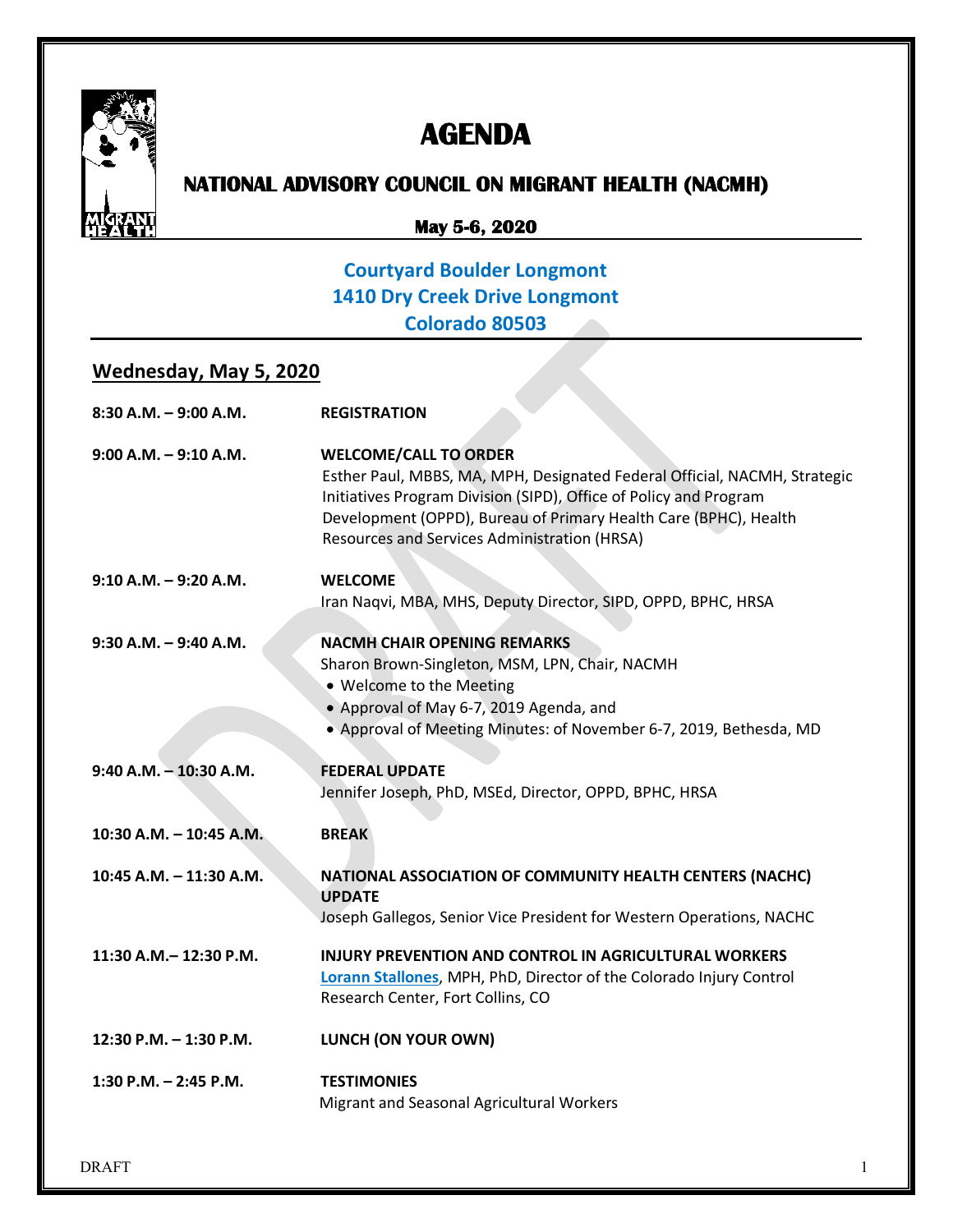| $2:45$ P.M. $-3:00$ P.M.  | <b>BRFAK</b>                                                    |
|---------------------------|-----------------------------------------------------------------|
| $3:00$ P.M. $-$ 4:45 P.M. | <b>TESTIMONIES</b><br>Migrant and Seasonal Agricultural Workers |
| $4:45$ P.M. $-5:00$ P.M.  | <b>MEETING WRAP UP</b>                                          |
| $5:00$ P.M.               | <b>ADJOURN</b>                                                  |
| $6:30$ P.M. $-8:30$ P.M.  | <b>WORKING DINNER</b>                                           |
|                           |                                                                 |